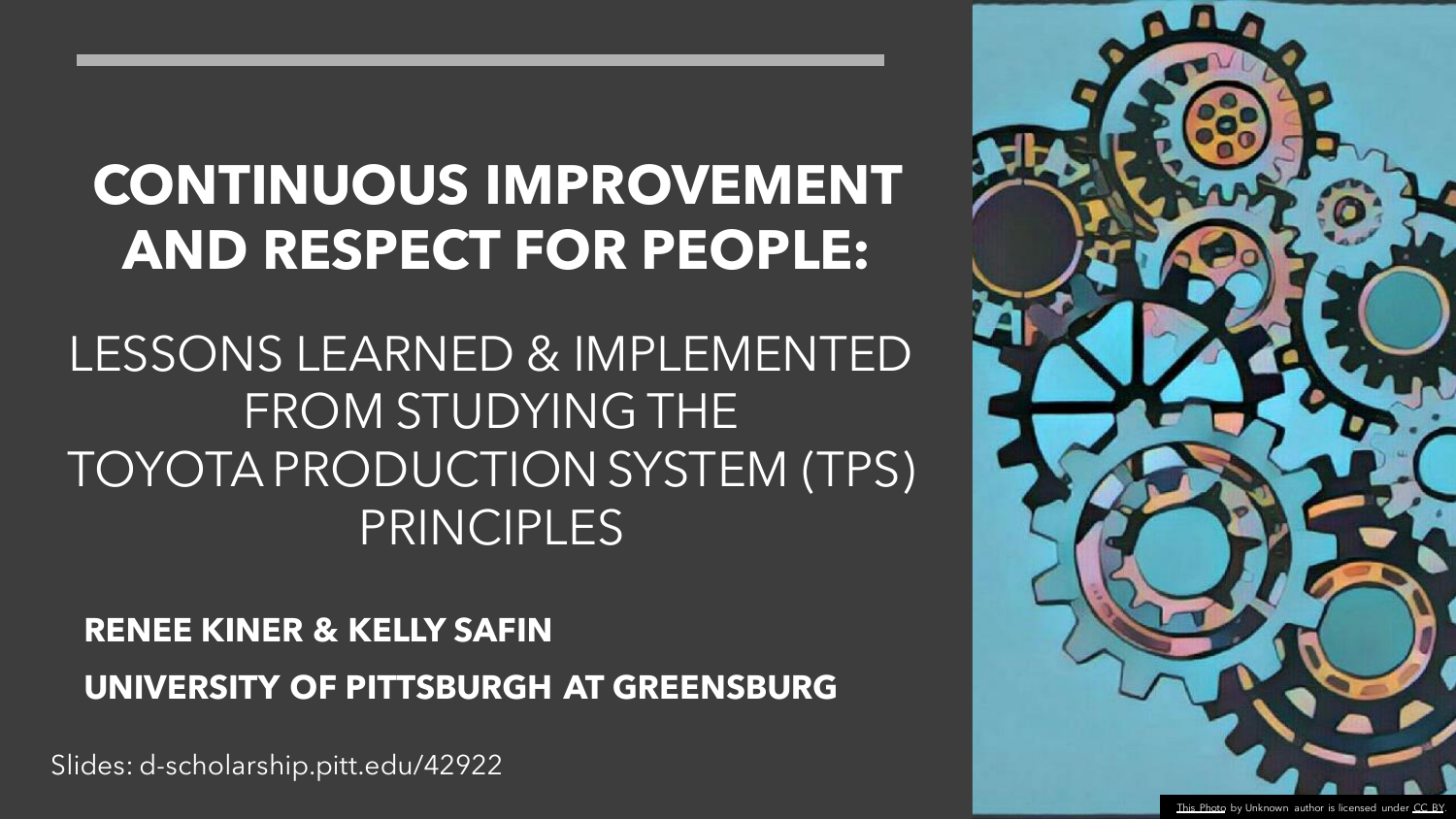# BACKGROUND

- **How did two academic librarians go down the research rabbit** hole of lean manufacturing?
- Why settle on Toyota and TPS?
- Liker's *The Toyota Way* highlighted his view of Toyota's success
	- **Foundation based on two pillars: Continuous Improvement** and Respect for People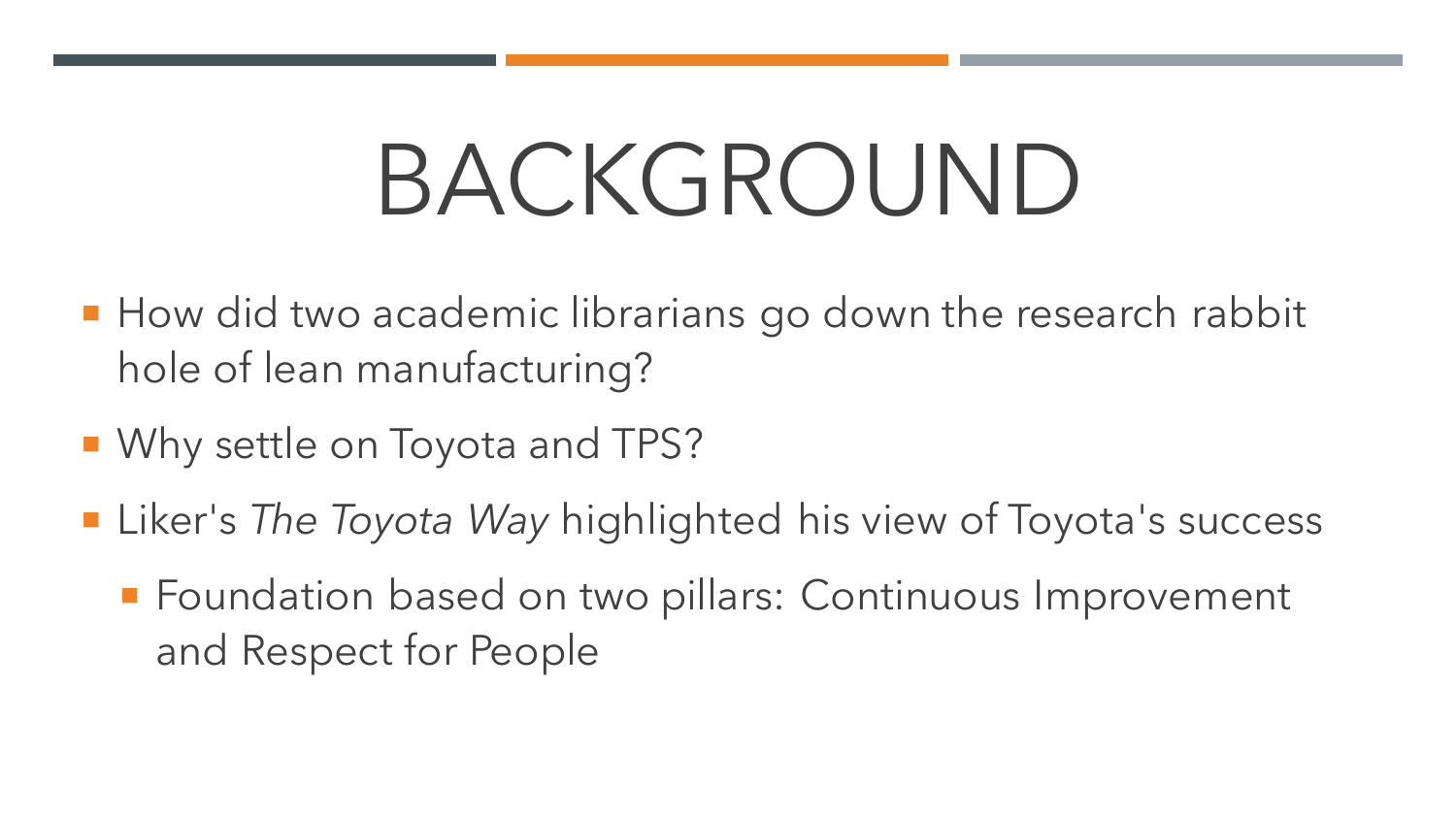# TOYOTA PRODUCTION SYSTEM AND LEAN

- The concept of lean was popularized in the 1980s, but the Toyota Production System (TPS) had been in place for decades.
- The founders of Toyota implemented the pillars; the principles were synthesized by Liker
- Everything stems from **continuous improvement** and **respect for people**
- Others studied TPS to create systems suited for their work
	- **Deam Steph** Offshoots include Six Sigma, Total Quality Management, Lean Six Sigma, others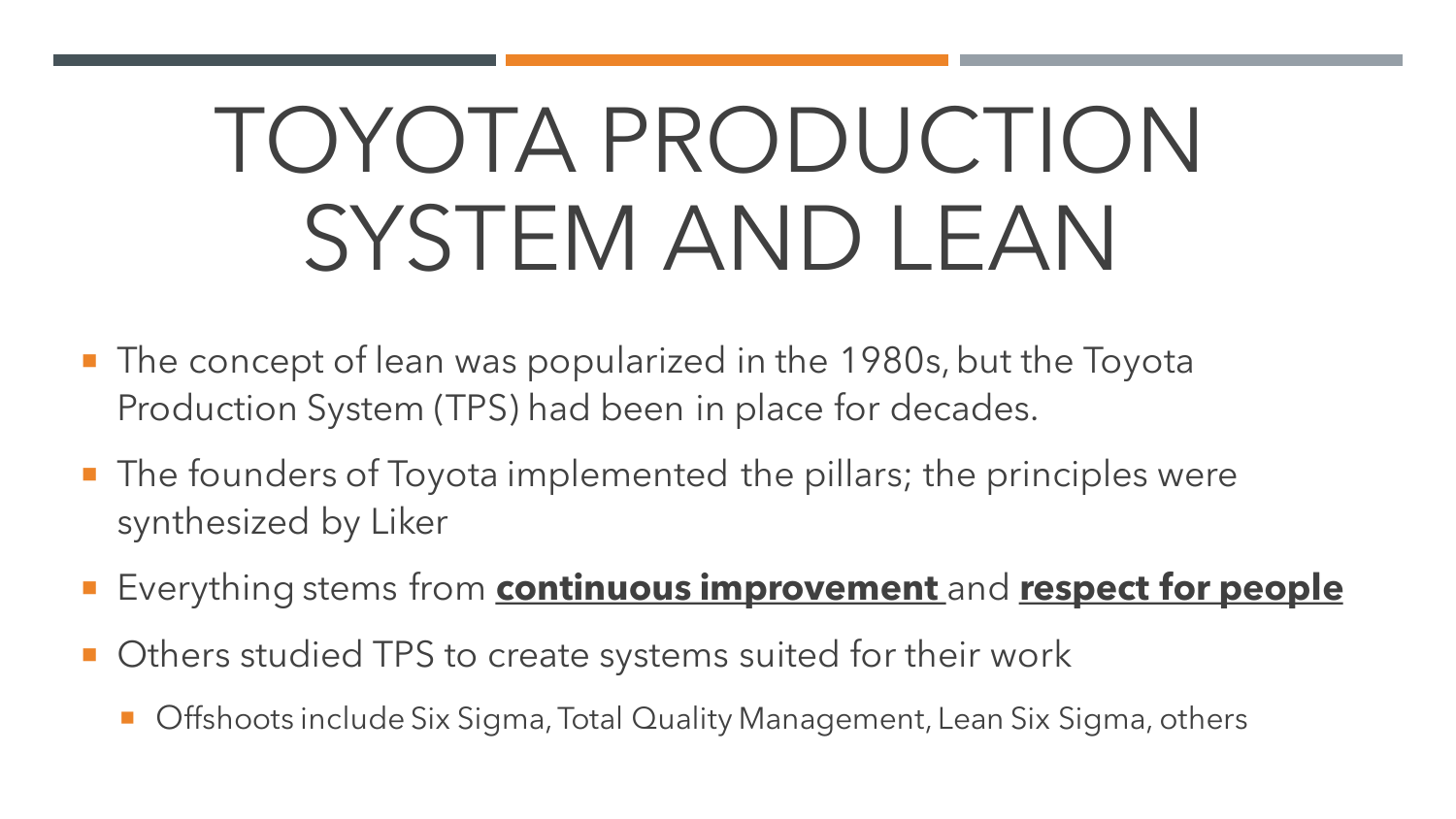#### LEAN MEANS STREAMLINING EVERYTHING, RIGHT?

- **E** "Lean" is not meant to automatically imply or justify lean staffing
- **Toyota, as we will talk about,** focuses on respecting people and removing burden/waste from employees' tasks
- **If** In the literature, downplaying respect for people usually results in employee stress and other workforce issues

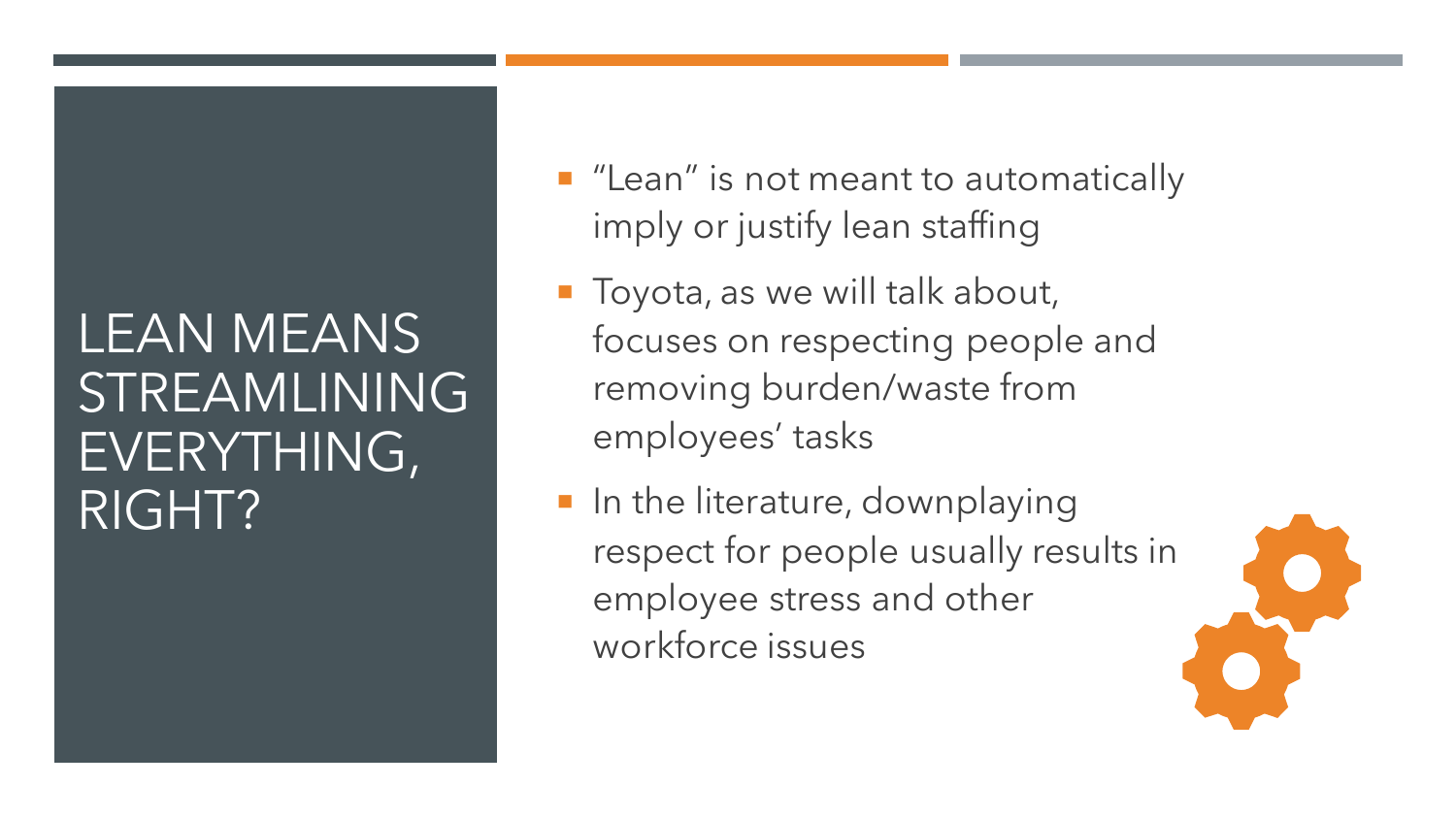### BUT I DON'T MAKE CARS...

"This line of thinking tells me they are missing the point. Lean is not about imitating the tools used by Toyota in a particular manufacturing process.

Lean is about developing principles that are right for your organization and diligently practicing them to achieve high performance that continues to add value to customers and society." -- Jeffrey K. Liker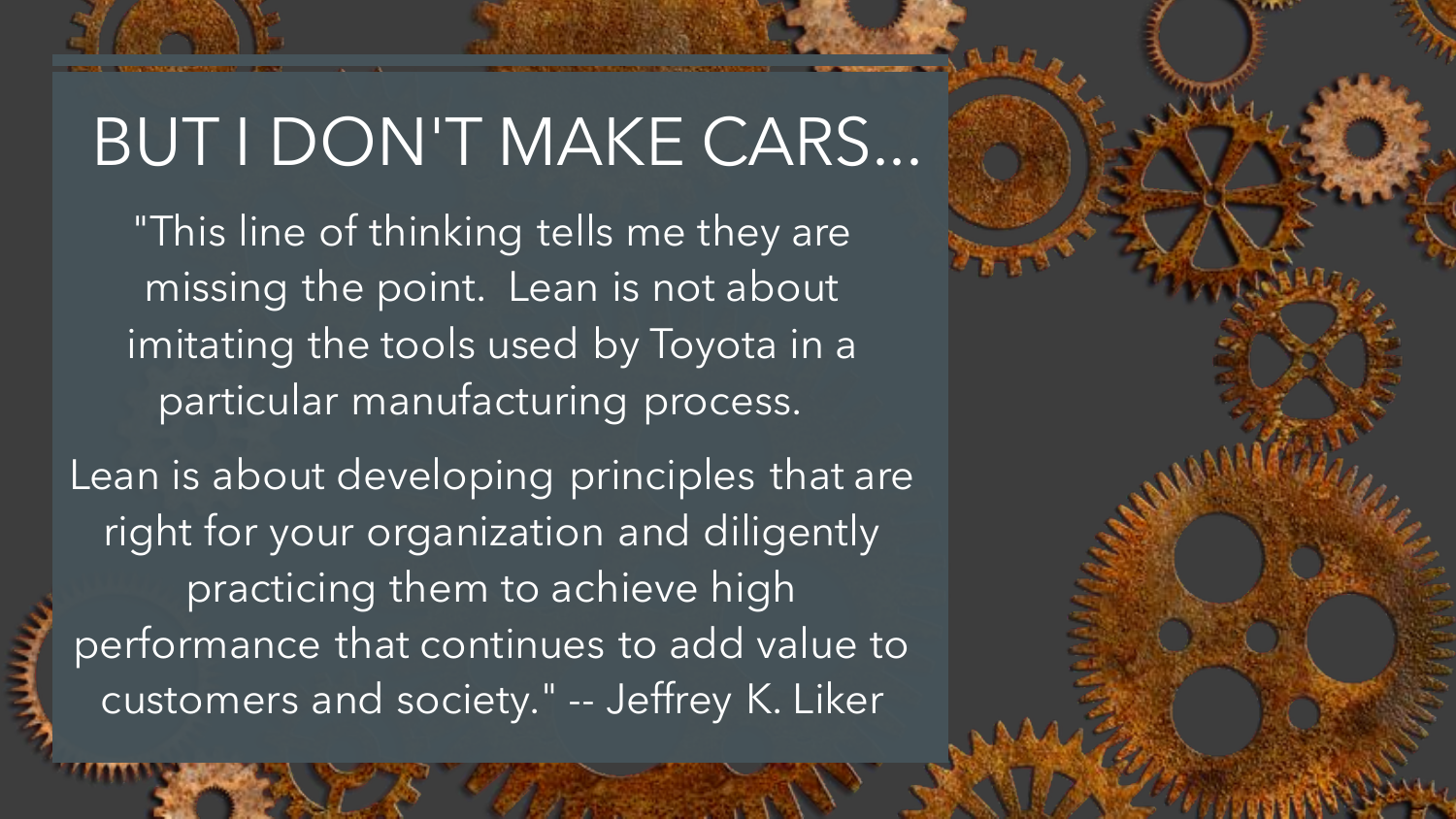### LIKER'S PRINCIPLES

- On the following slides we will review Liker's 14 Principles
- We are going to highlight how aspects of our work can be examined through these Principles

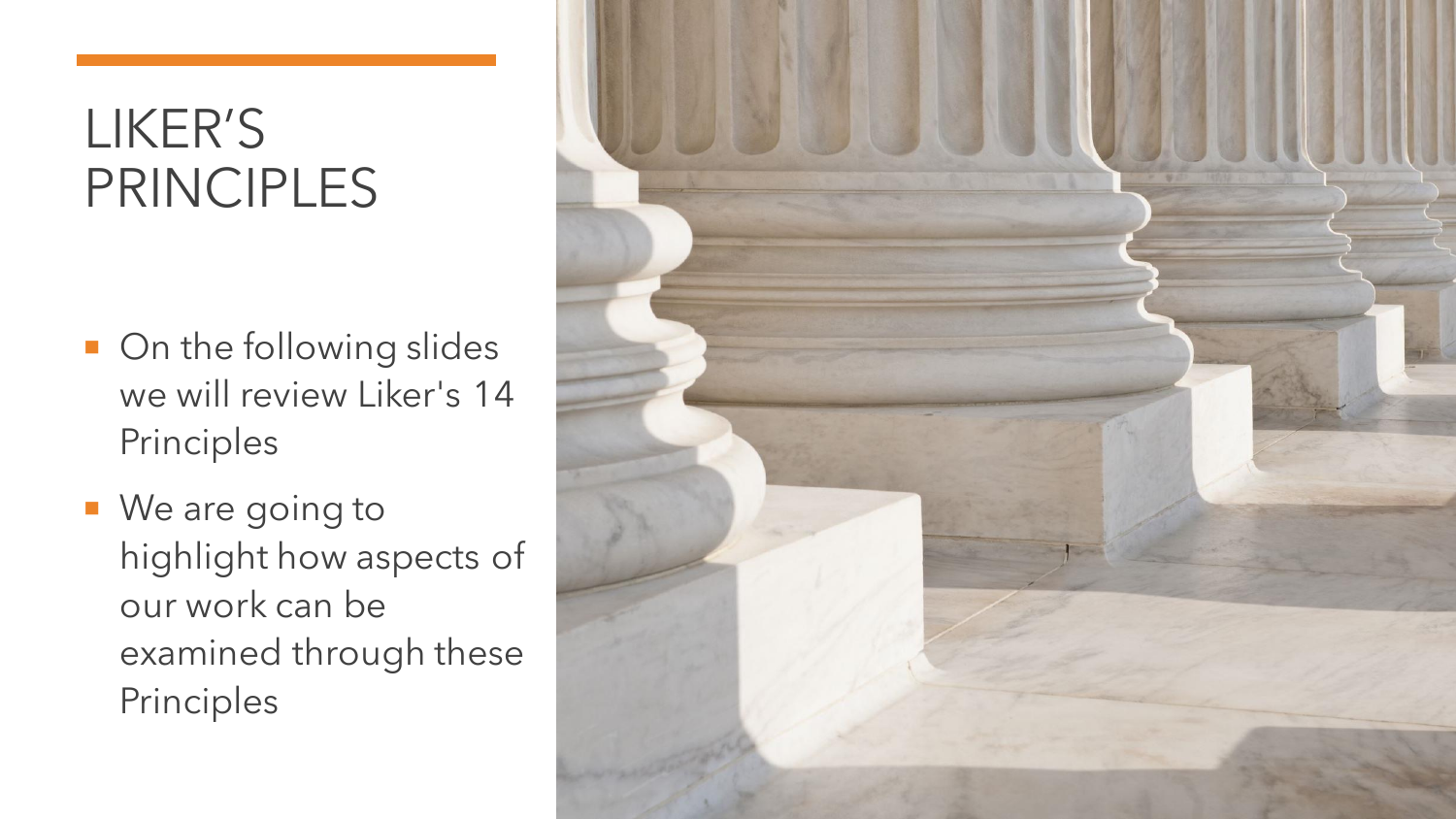## CONTINUOUS IMPROVEMENT

## PRINCIPLES 1-8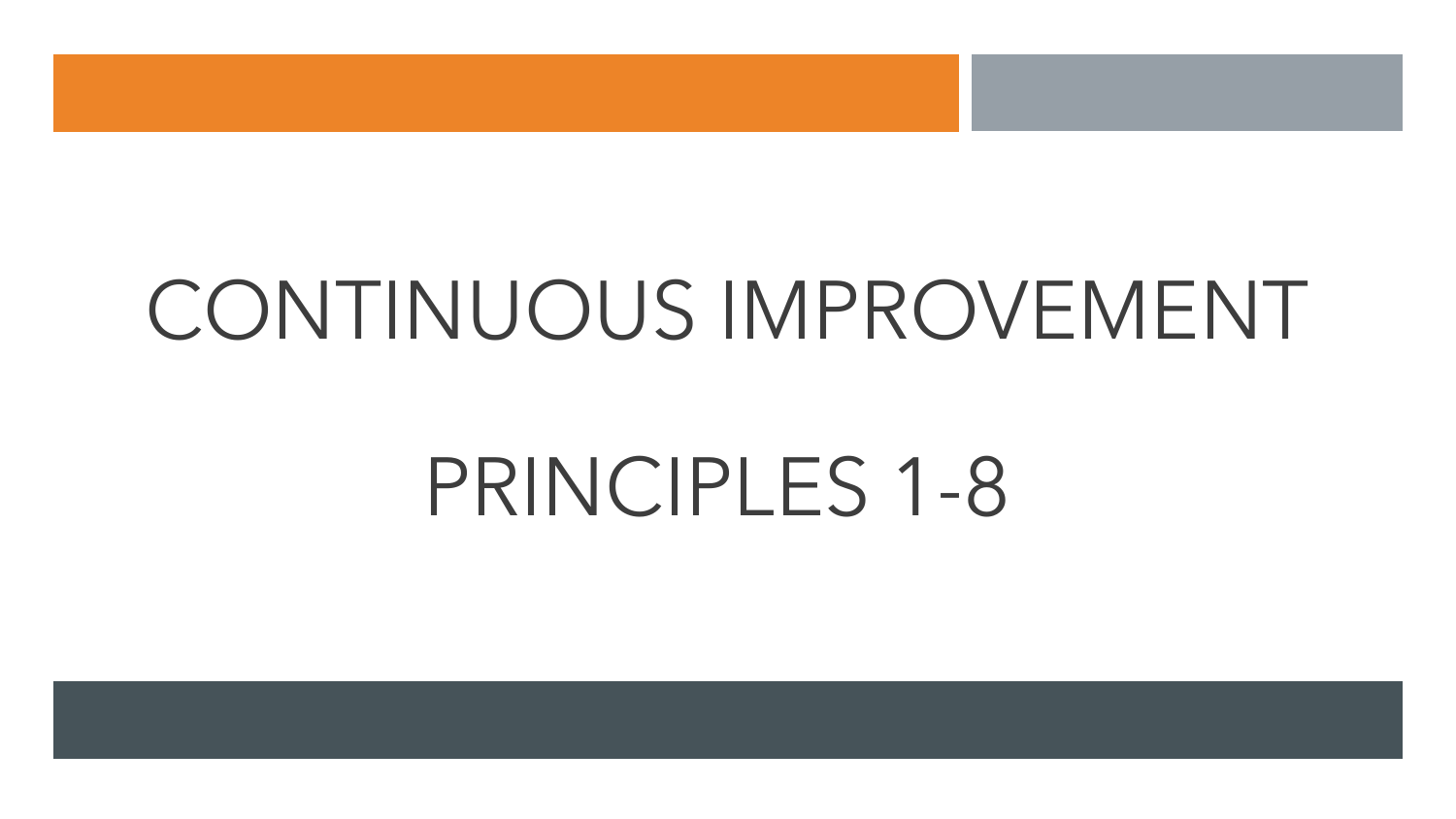

1. Base management decisions on a long-term philosophy, even at the expense of short-term financial goals



2. Create continuous process flow to bring problems to the surface



3. Use "pull" systems to avoid overproduction



4. Level out the workload... work like the tortoise not the hare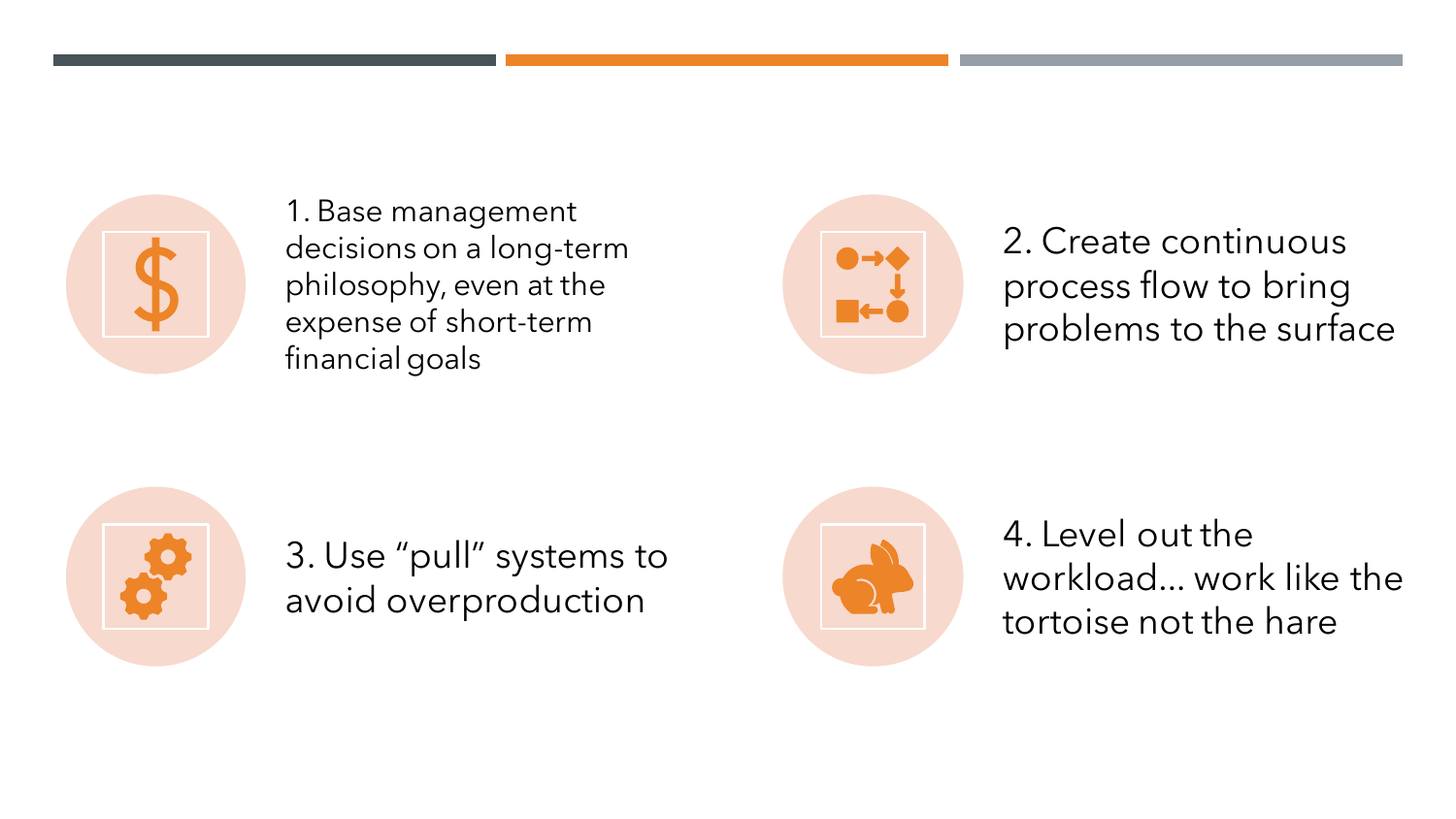

5. Build a culture of stopping to fix problems, to get quality right the first time

![](_page_8_Picture_2.jpeg)

6. Standardized tasks are the foundation for continuous improvement and employee empowerment

![](_page_8_Picture_4.jpeg)

7. Use visual control so no problem is hidden (why? 5 times)

![](_page_8_Picture_6.jpeg)

8. Use only reliable, thoroughly tested technology that serves your people and process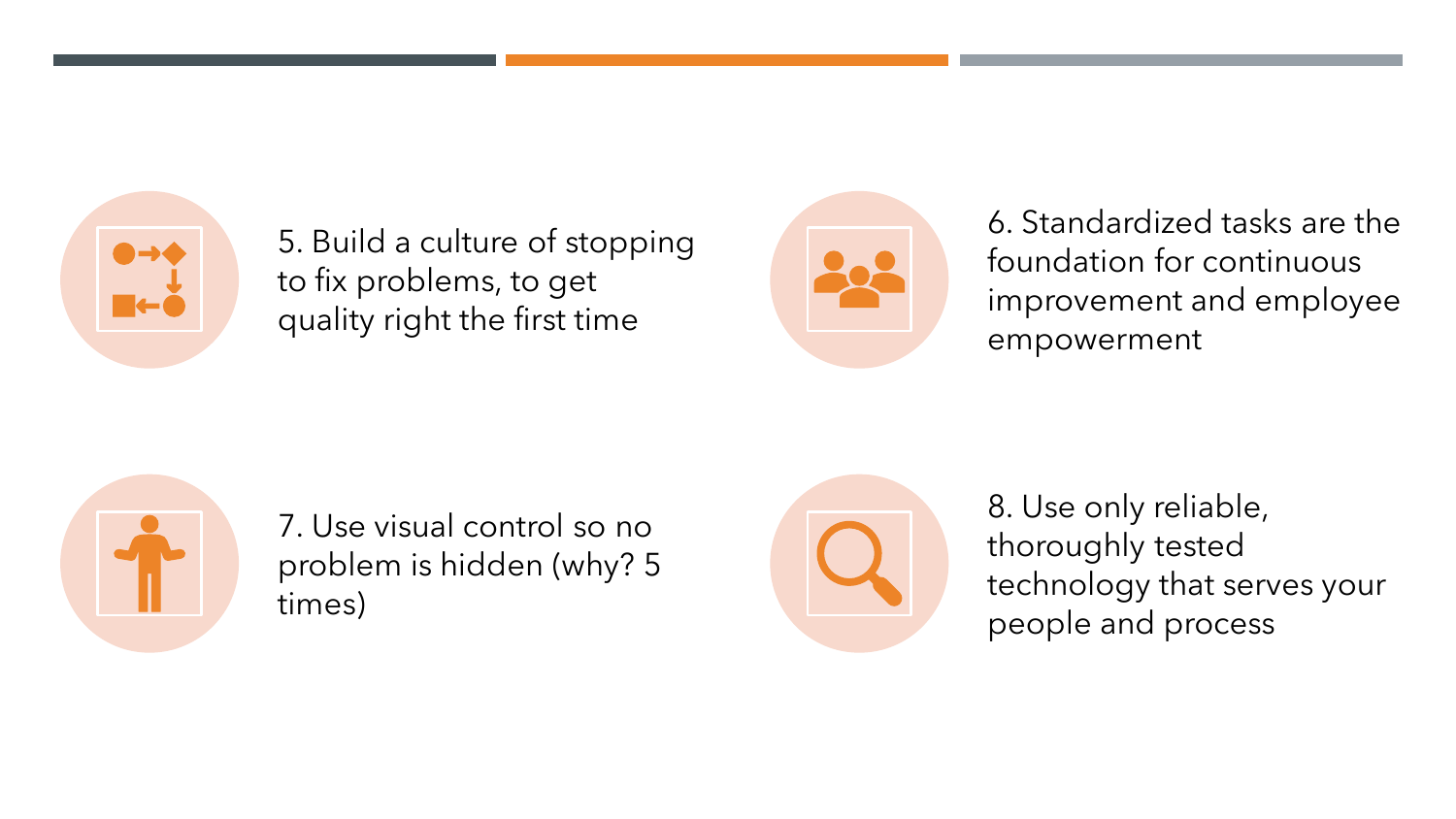### RESPECT FOR PEOPLE

### PRINCIPLES 9-14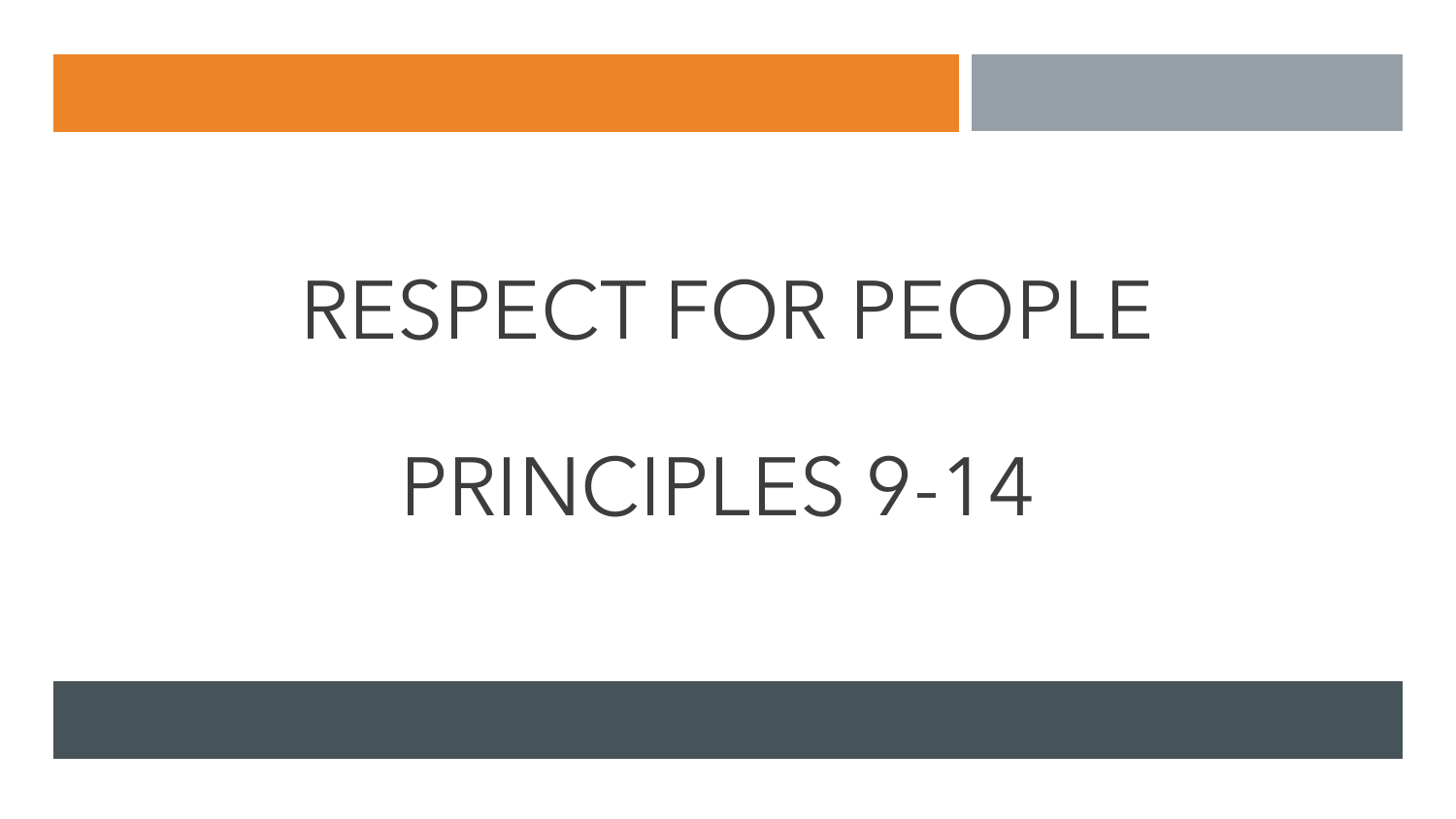| Grow    | 9. Grow leaders who thoroughly understand the work, live the<br>philosophy and teach it to others           |
|---------|-------------------------------------------------------------------------------------------------------------|
| Develop | 10. Develop exceptional people and teams who follow your<br>company's philosophy                            |
| Respect | 11. Respect your extended network of partners and suppliers<br>by challenging them and helping them improve |

,这就是一个人的人,他们也不会不会不会。他们的人,他们也不会不会不会不会。他们的人,他们也不会不会不会不会。他们的人,他们也不会不会不会不会。他们的人,他们也不会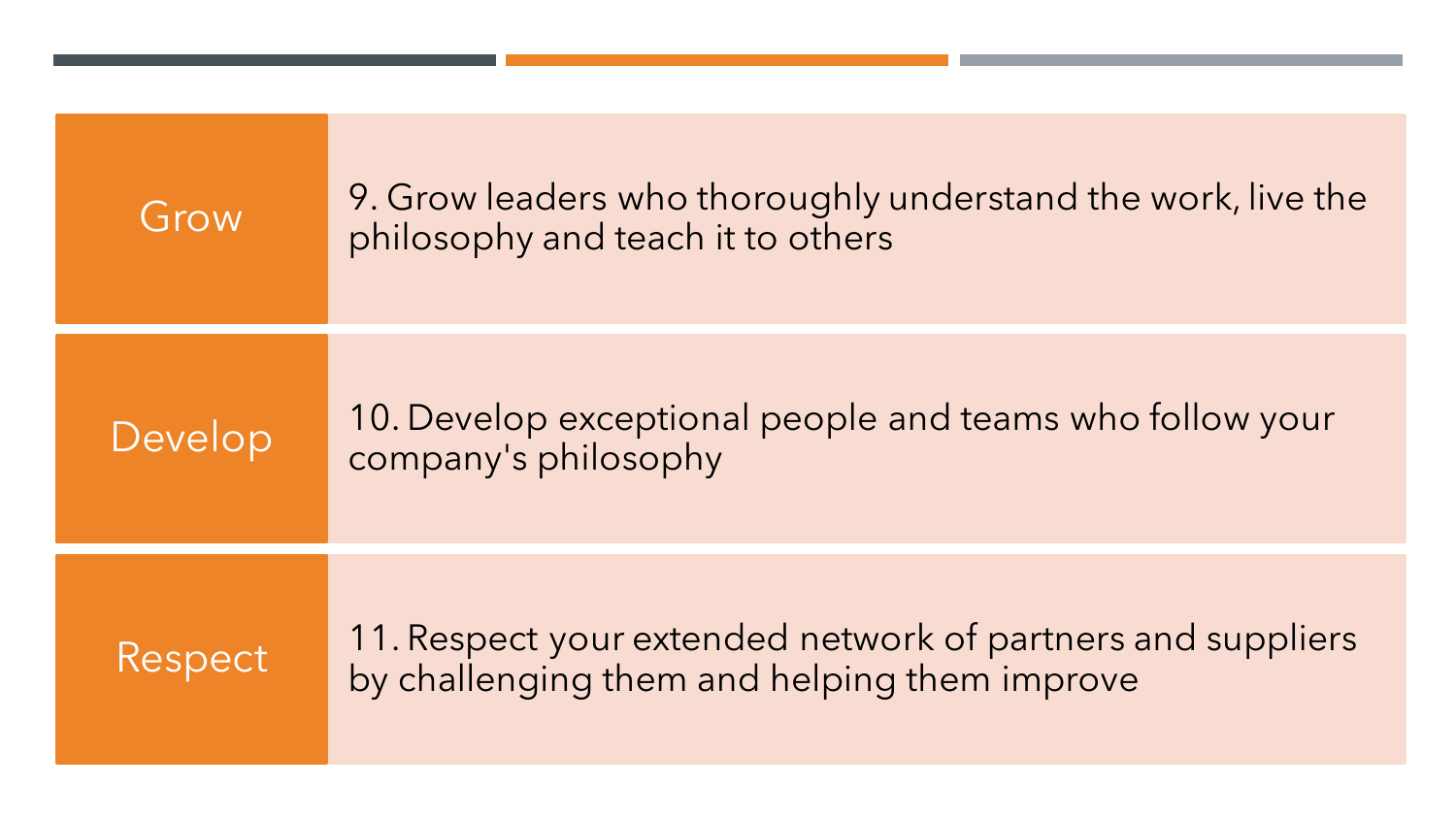| Go and See        | 12. Go and see for yourself to understand the situation                                                    |
|-------------------|------------------------------------------------------------------------------------------------------------|
| Make<br>Decisions | 13. Make decisions slowly by consensus, thoroughly<br>considering all options; implement decisions rapidly |
| Become            | 14. Become a learning organization through relentless<br>reflection and continuous learning                |

,他们的人们也不能不能不能。""我们,你们的人们,你们的人们,你们的人们,你们的人们,你们的人们,你们的人们,你们的人们,你们的人们,你们的人们,你们的人们,你<br>第2015章 我们的人们,我们的人们,我们的人们,我们的人们,我们的人们,我们的人们,我们的人们,我们的人们,我们的人们,我们的人们,我们的人们,我们的人们,我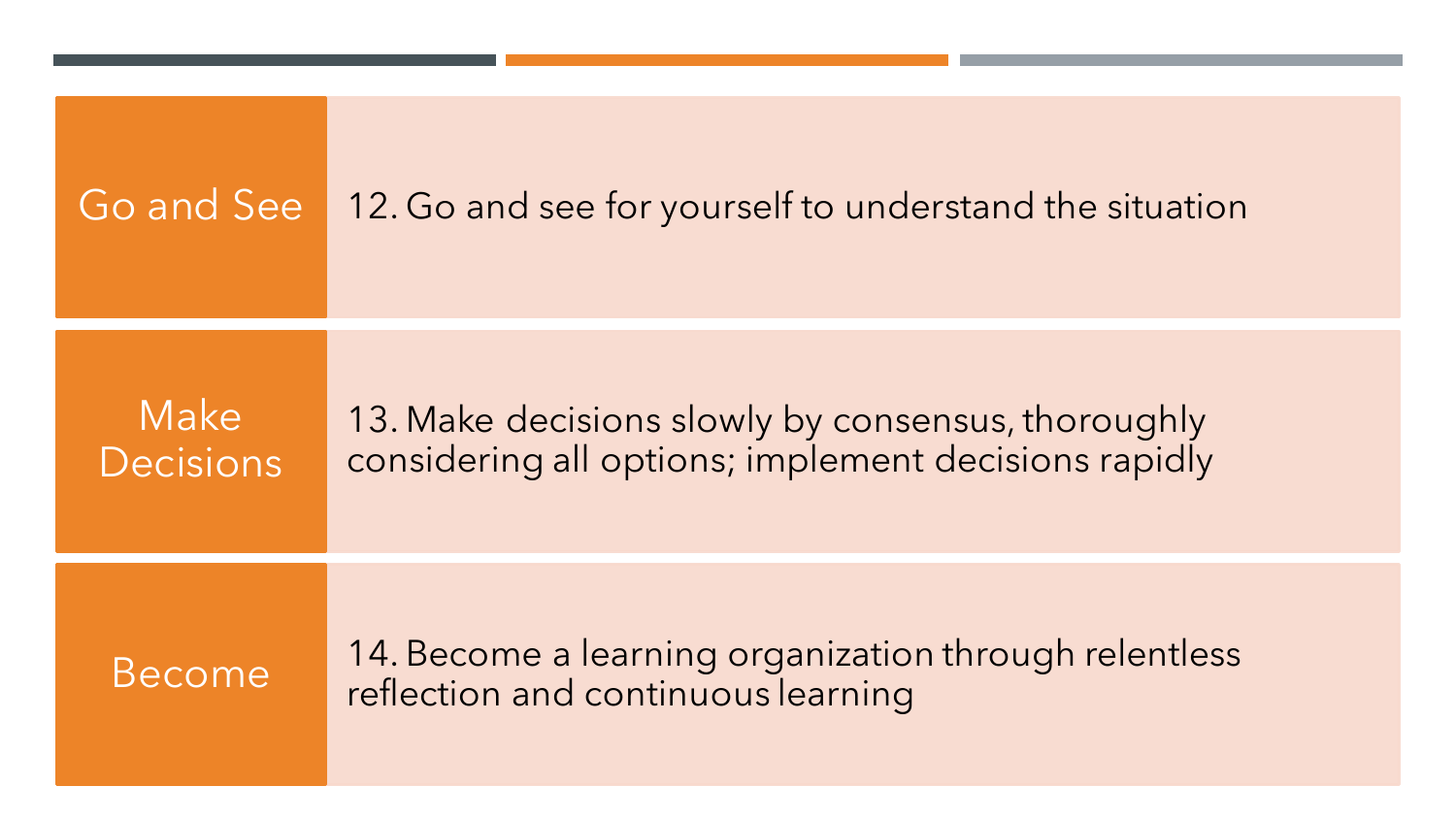ADAPTING LEAN AND **TPS** PRINCIPLES

EXAMPLES FROM SERVICE-ORIENTED **SECTORS**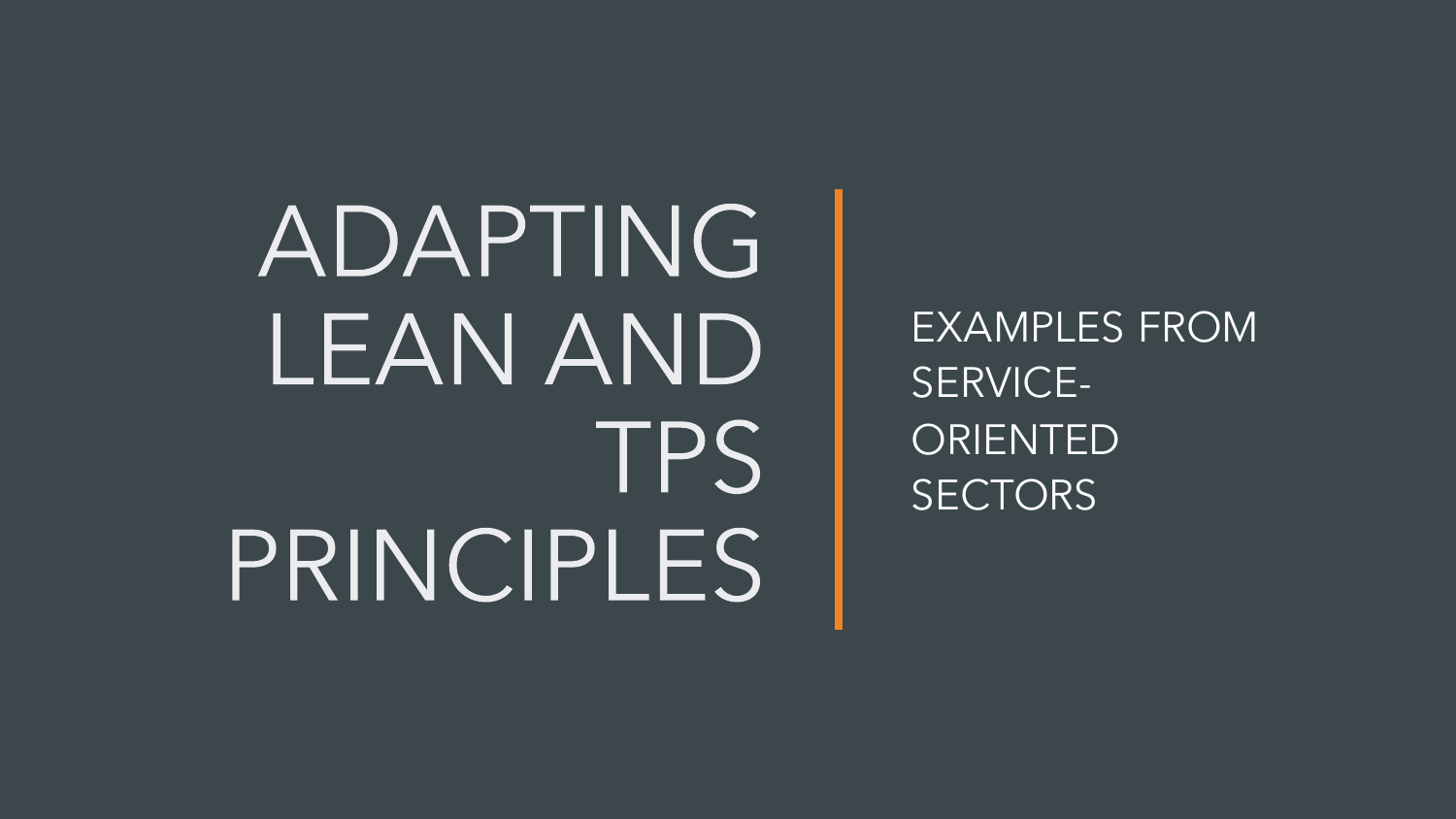#### ACADEMIC LIBRARIES AND LEAN

A few examples:

- After touring a bindery that applied lean principles, U. of Chicago library eliminated bottlenecks in their processes for shelving books and reduced the time from book return to reshelving (Kress, 2008)
- A swim-lane diagram was used to show non-value-adding processes and handoffs that hampered e-resources management workflows at Kansas State libraries (Yeh et al., 2021)
- University of Newcastle, England, used a Six Sigma process (continuous improvement) to increase the efficiency of self-service book lending (Kumi & Morrow, 2006)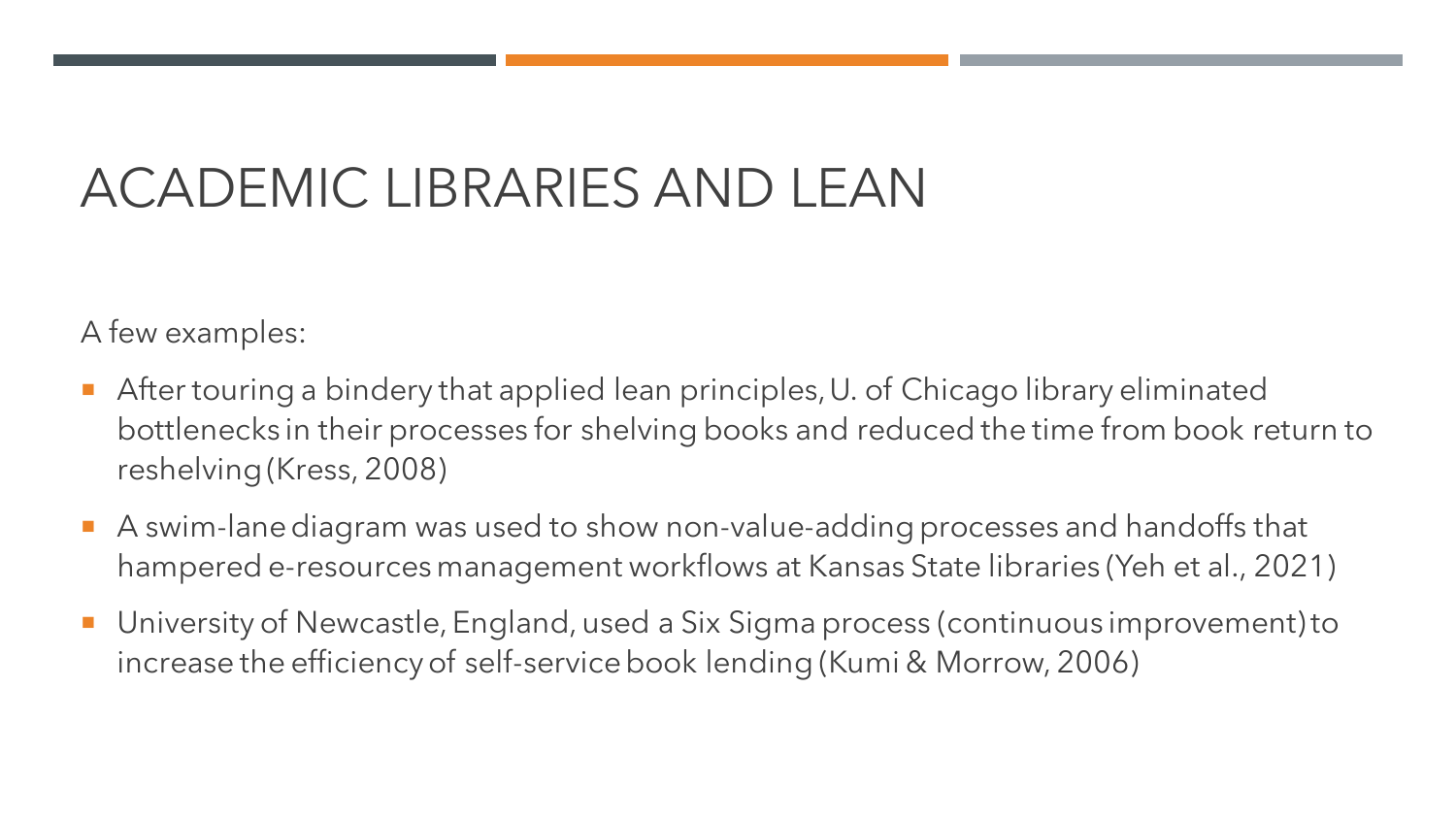#### TPS IS MORE THAN A CHECKLIST

Culture change is the key to success

Everyone can contribute to change, but sustainable culture changes needs to be embraced by administration

These principles and ideas can be applied in our day-to-day processes

Liker's work provides language that can be useful when trying to determine the source of a problem, or articulate why there is a problem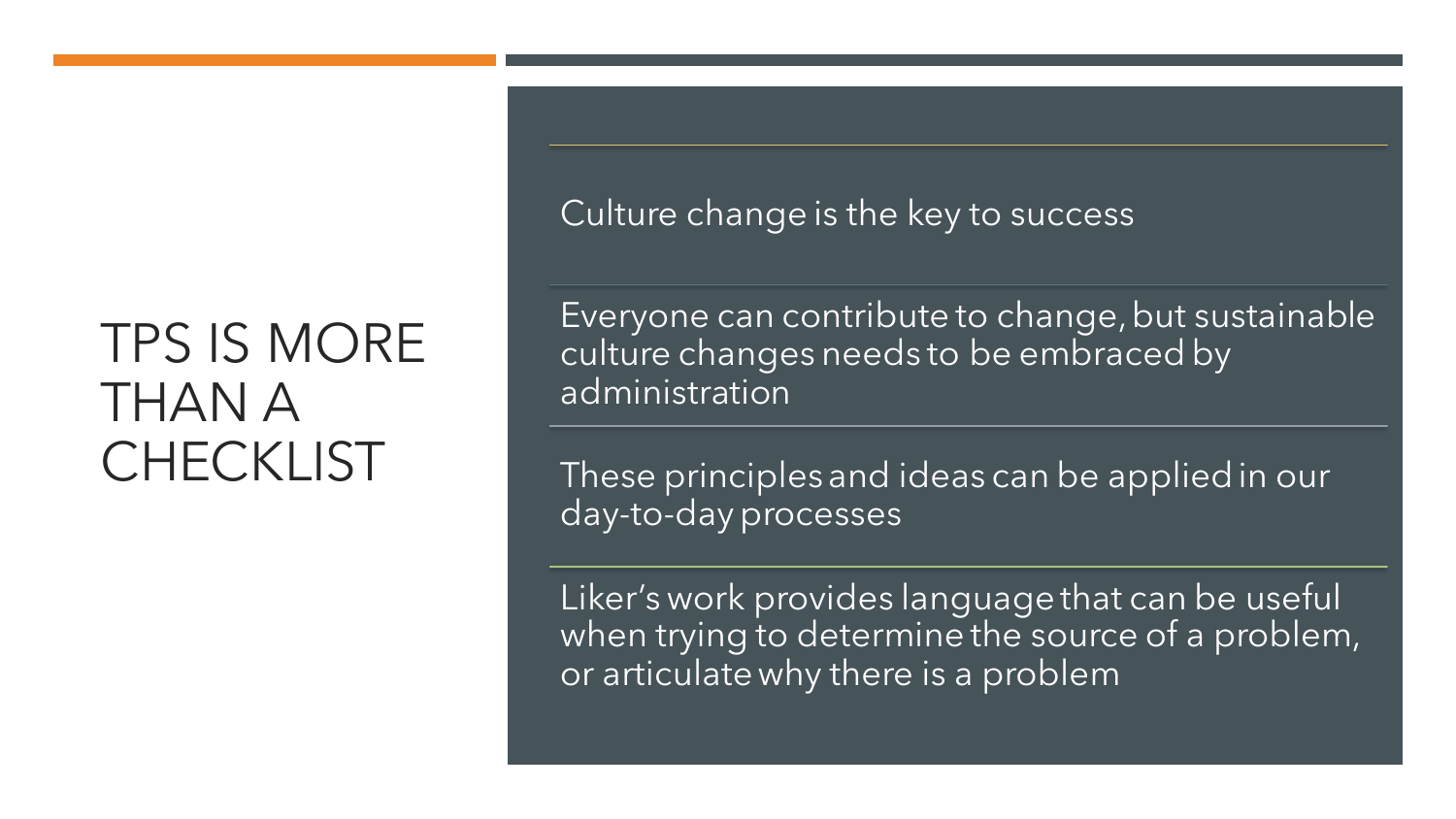## CONTINUOUS IMPROVEMENT PRINCIPLES 1-8 WITH LIBRARY EXAMPLES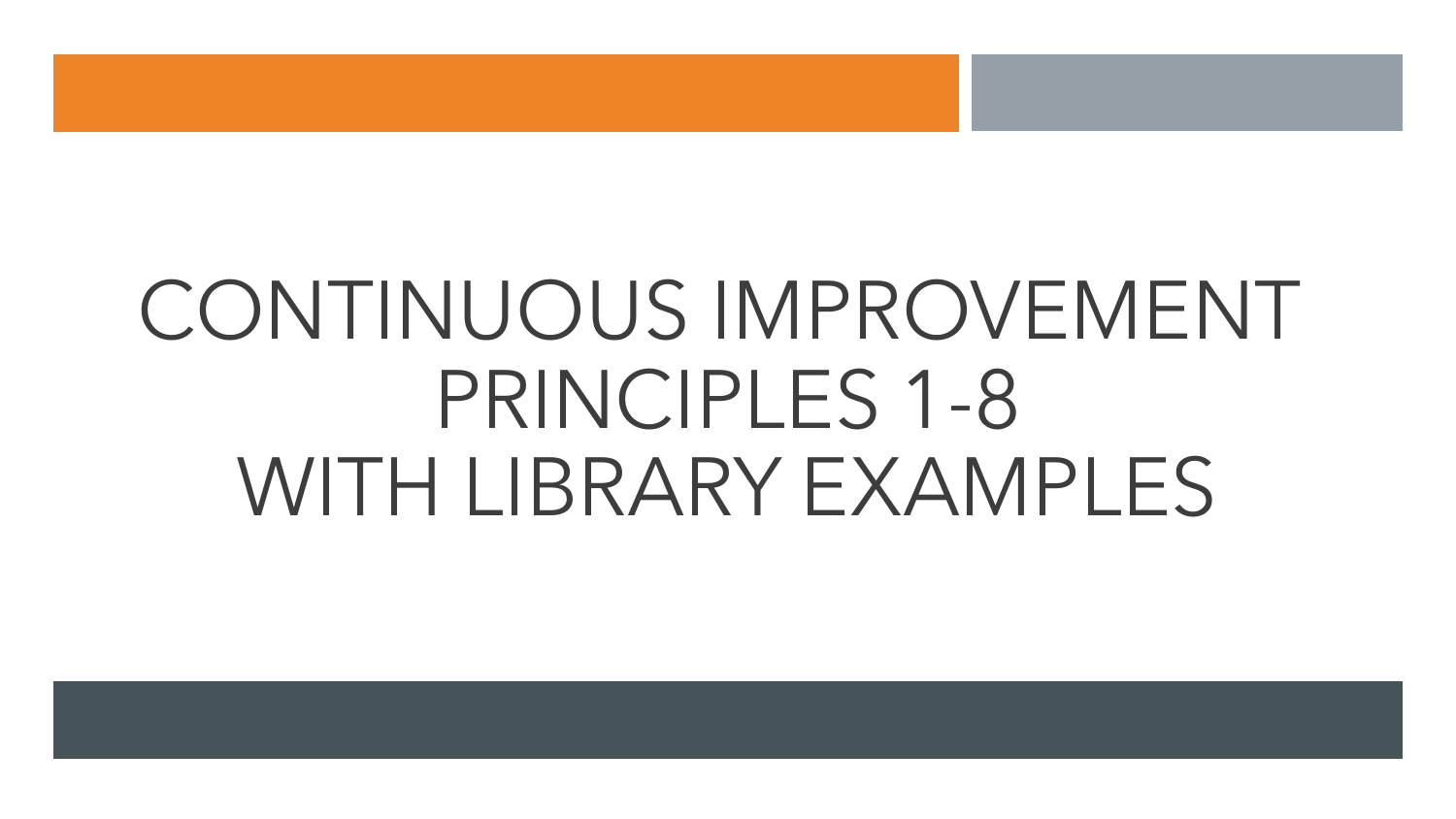| 1. Base management<br>decisions on a long-<br>term philosophy, even<br>at the expense of<br>short-term financial<br>goals | Information Literacy, Lifelong Learning, Continuous<br>Improvement, Respect for People |
|---------------------------------------------------------------------------------------------------------------------------|----------------------------------------------------------------------------------------|
|                                                                                                                           |                                                                                        |

2. Create continuous process flow to bring problems to the surface

Problems=changes/unknowns. Curriculum mapping; awareness of class schedules, new courses, assignment changes

3. Use "pull" systems to avoid overproduction

Inventory=lesson plans. Put more energy into classes with known demand and activities that can be done in multiple courses

4. Level out the workload... work like the tortoise not the hare

Design group activities that encourage collaboration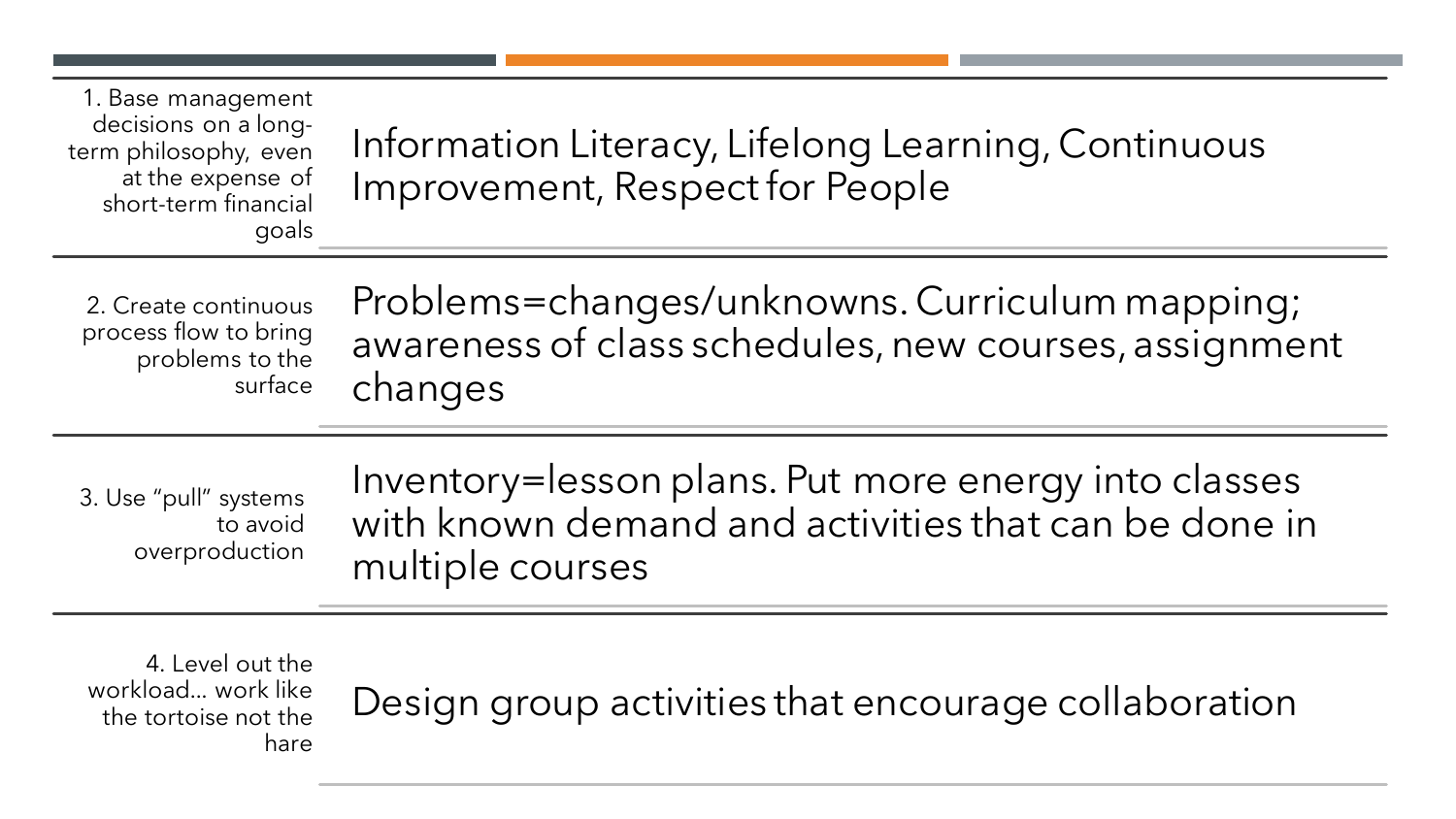5. Build a culture of stopping to fix problems, to get quality right the first time

Don't "pass the problem" – fix what is not working based on observation and feedback

6. Standardized tasks are the foundation for continuous improvement and employee empowerment

Teaching styles may differ, but content is the same. Different sections of the same course are taught the same key concepts

7. Use visual control so no problem is hidden (why? 5 times)

Read the room; stop to check for understanding

8. Use only reliable, thoroughly tested technology that serves your people and process

Test technology before classroom use; adopt only what works effectively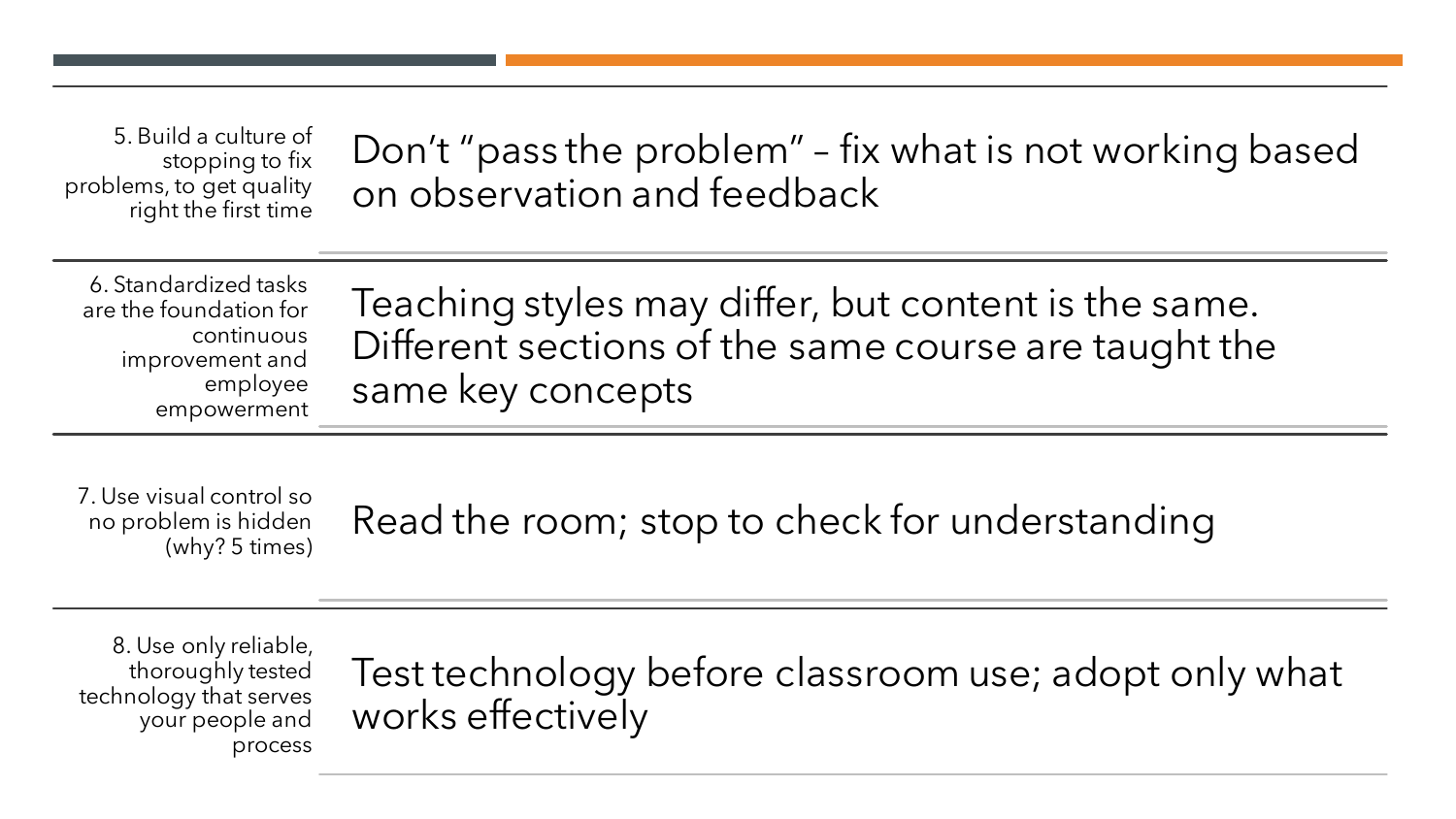## RESPECT FOR PEOPLE PRINCIPLES 9-14 WITH LIBRARY EXAMPLES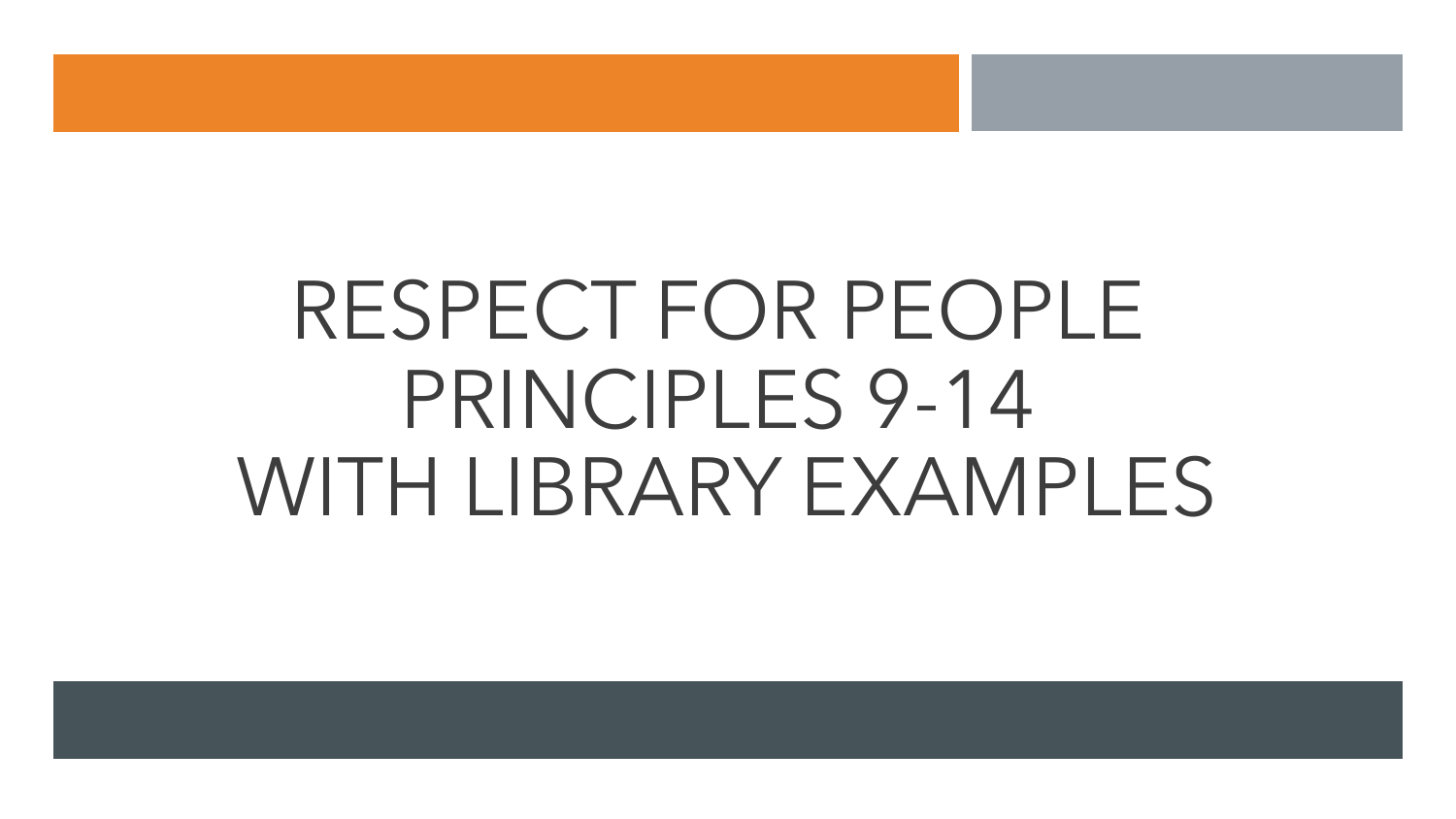9. Grow leaders who thoroughly understand the work, live the philosophy and teach it to others

**Internal**: mentorship. **Student-facing**: Information literacy relevant to "real world" and future careers, citizenship, leadership roles

10. Develop exceptional people and teams who follow your company's philosophy

**Internal**: mentorship, leadership training. **Student-facing**: collaborate on class content; post-class debrief; foster constructive feedback

11. Respect your extended network of partners and suppliers by challenging them and helping them improve.

Partner with instructors: Suggest clarifications on assignments, incorporation of research consultations or other services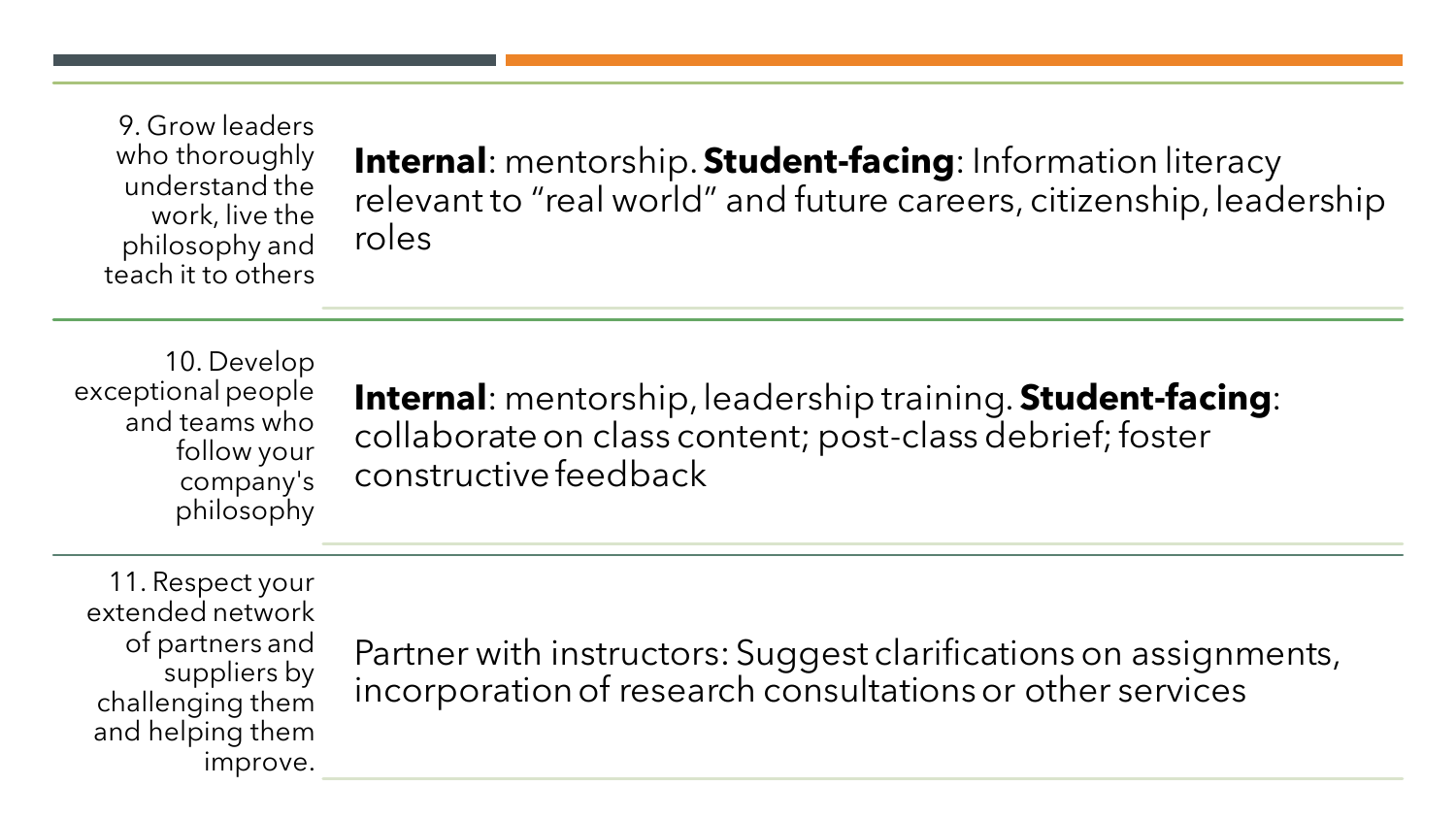12. Go and see for yourself to understand the situation

If possible, team teach or ask a colleague to observe a class. Ask instructors for updated syllabi/assignments to align lesson plans

13. Become a learning organization through relentless reflection and continuous learning

Self-reflection after class; constant assessment and review of feedback; pedagogical theories; incorporate new technology; etc

Ask why five times if a problem arises

14. Make decisions slowly by consensus, considering all options

Lesson plans of classes that are taught by multiple librarians are changed as a unit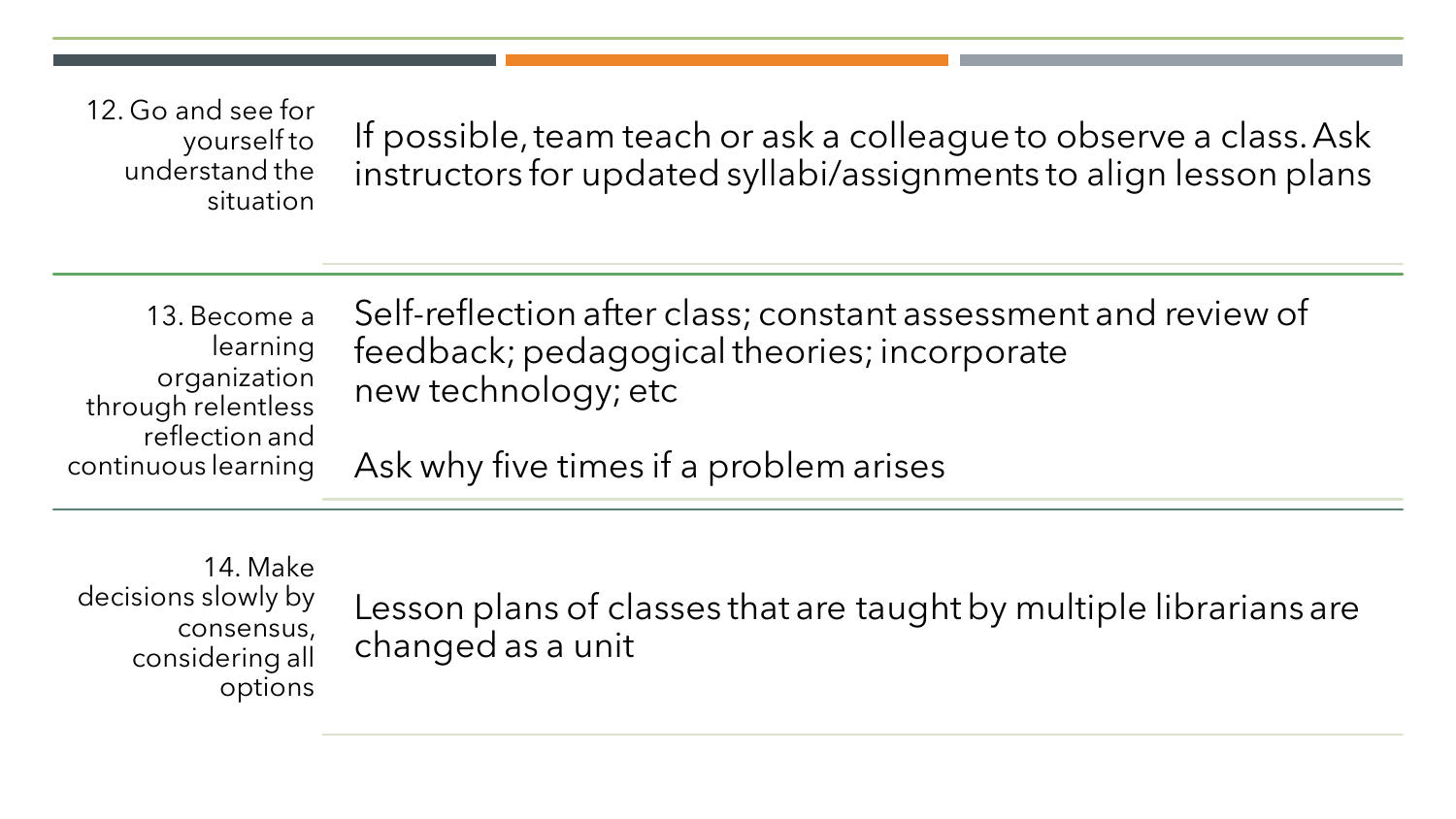## ASKING WHY 5 TIMES

![](_page_21_Figure_1.jpeg)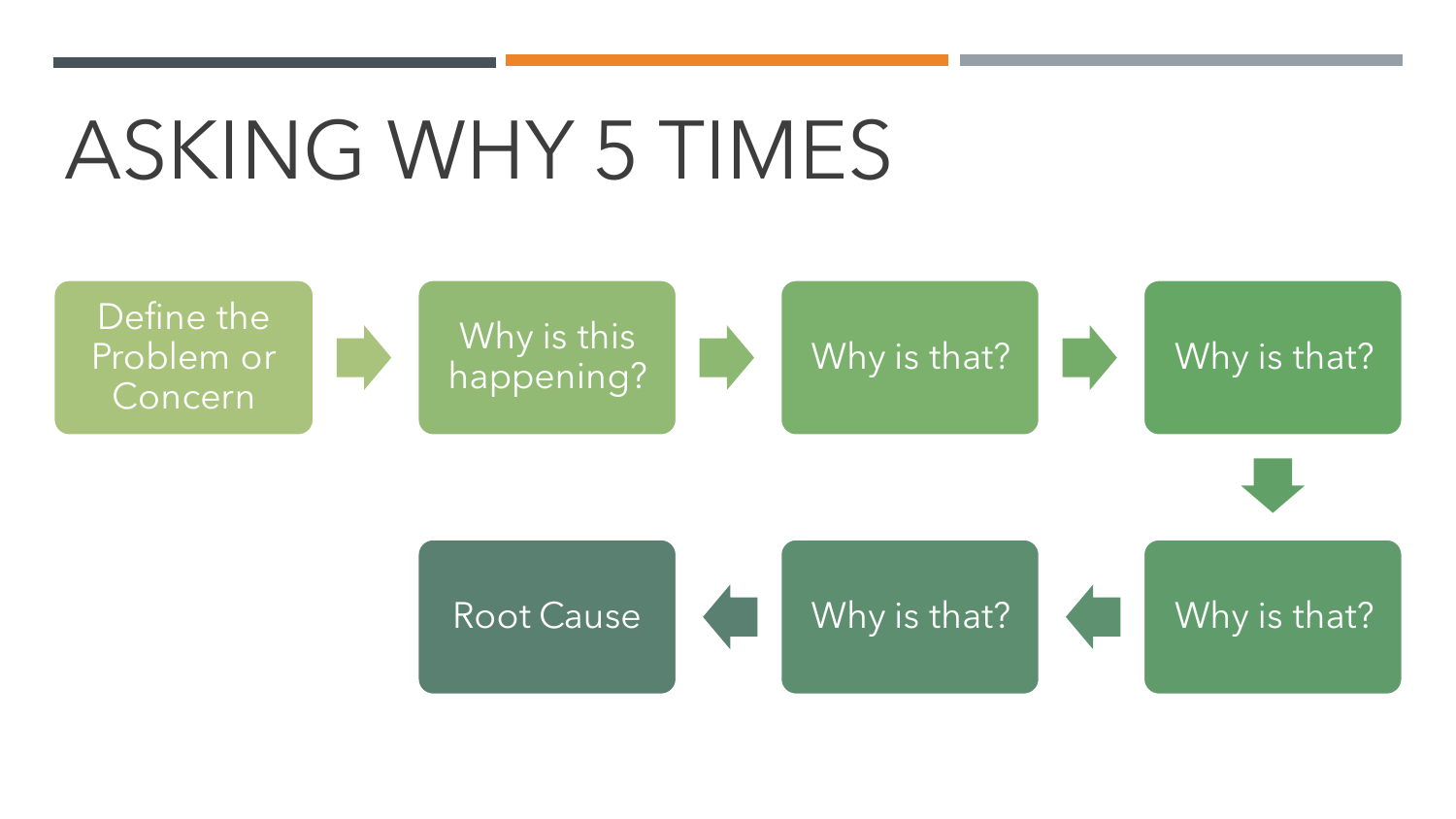### PAPER INSTRUCTION FEEDBACK FORM NOT GETTING INFORMATIVE RESPONSES

Why? Not enough time. Give more time; not much change

Why? Amount of Likert scale questions seemed daunting

Why? Too many and somewhat repetitive

Overburden!

Why? Root cause: Trying to assess too many areas in one form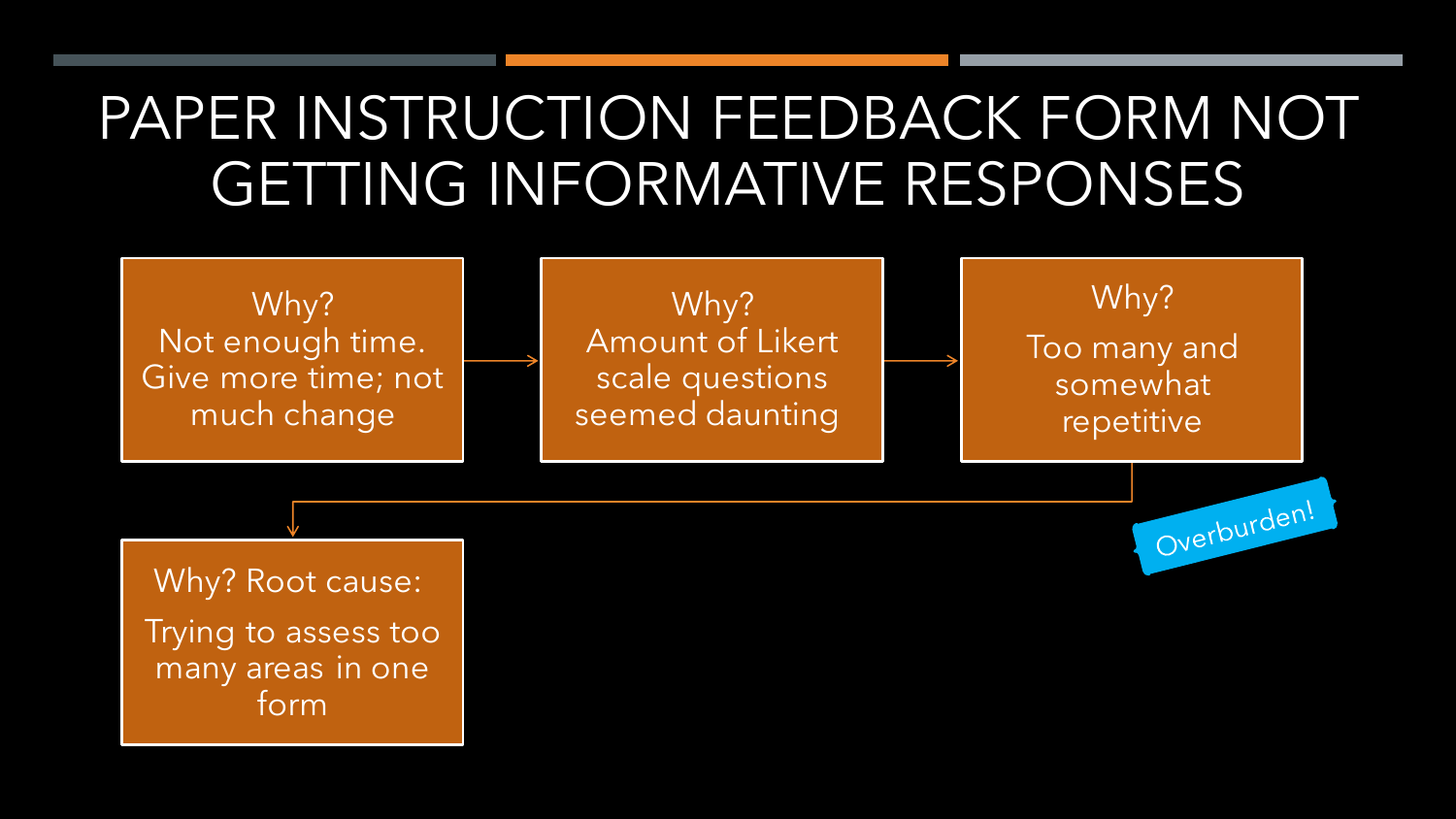![](_page_23_Picture_0.jpeg)

#### Seeing problems or processes in a new light

![](_page_23_Picture_2.jpeg)

8

Adjustments and improvements always needed countermeasures, not fixes (Feedback, curriculum)

Better understanding of streamlining

### Respect for people is key!

### **OUR** TAKEAWAYS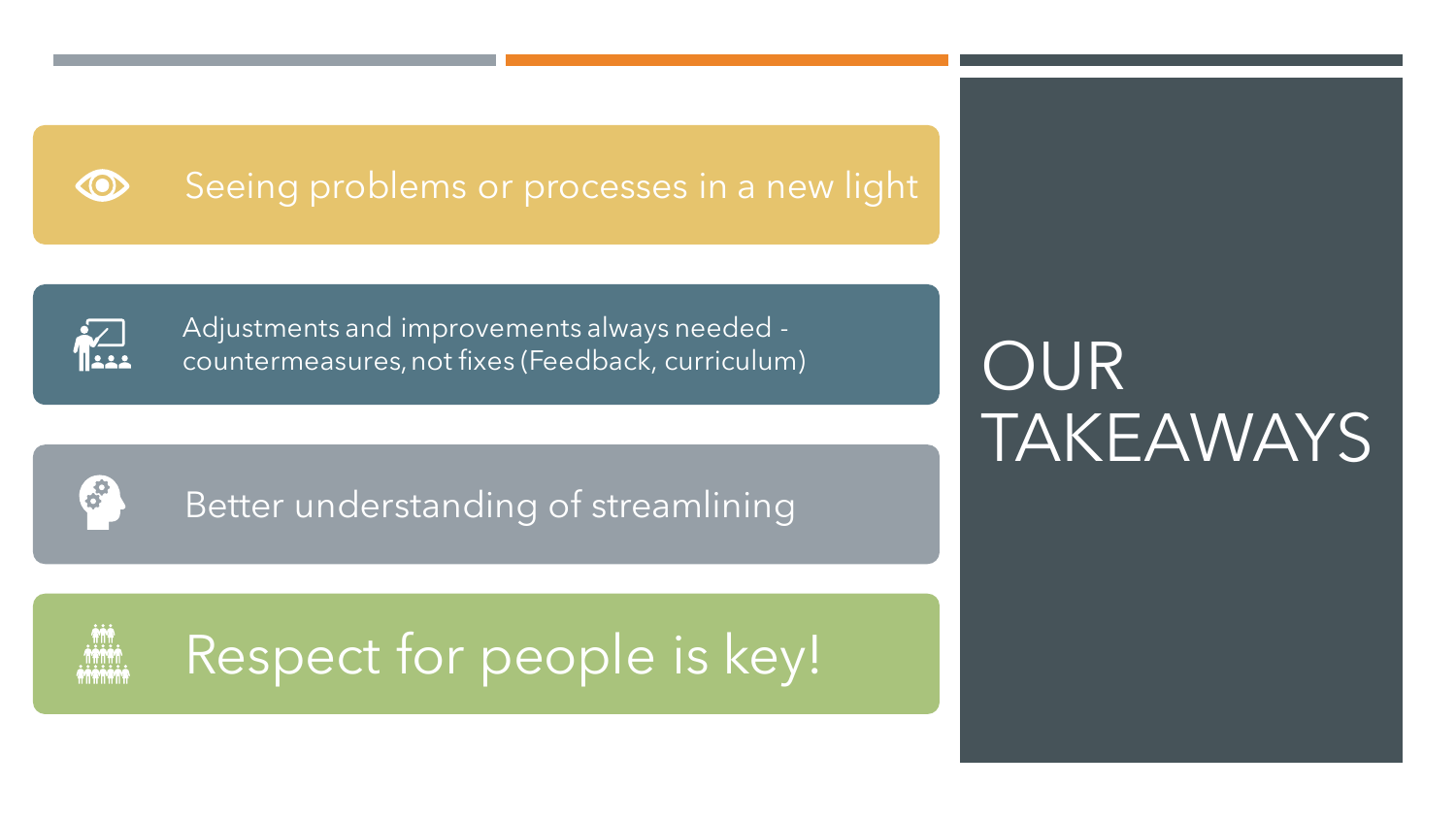#### BE THE PATRON / STUDENT / COLLEAGUE

"...it's often revealing to ask... can you put yourself in the position of a design as it progresses from concept to launch, an order as information flows from initial request to delivered product, and the physical product as it progresses from raw material to the customer, and describe what will happen to you at each step along the way? Usually there is an awkward silence, and then, if we aren't persistent, these issues quickly slip out of sight to be replaced once more by aggregated financial considerations. In short, the immediate needs of the shareholder and the financial mind-set of the senior managers have taken precedence over the day-today realities of specifying and creating value for the customer." – Womack & Jones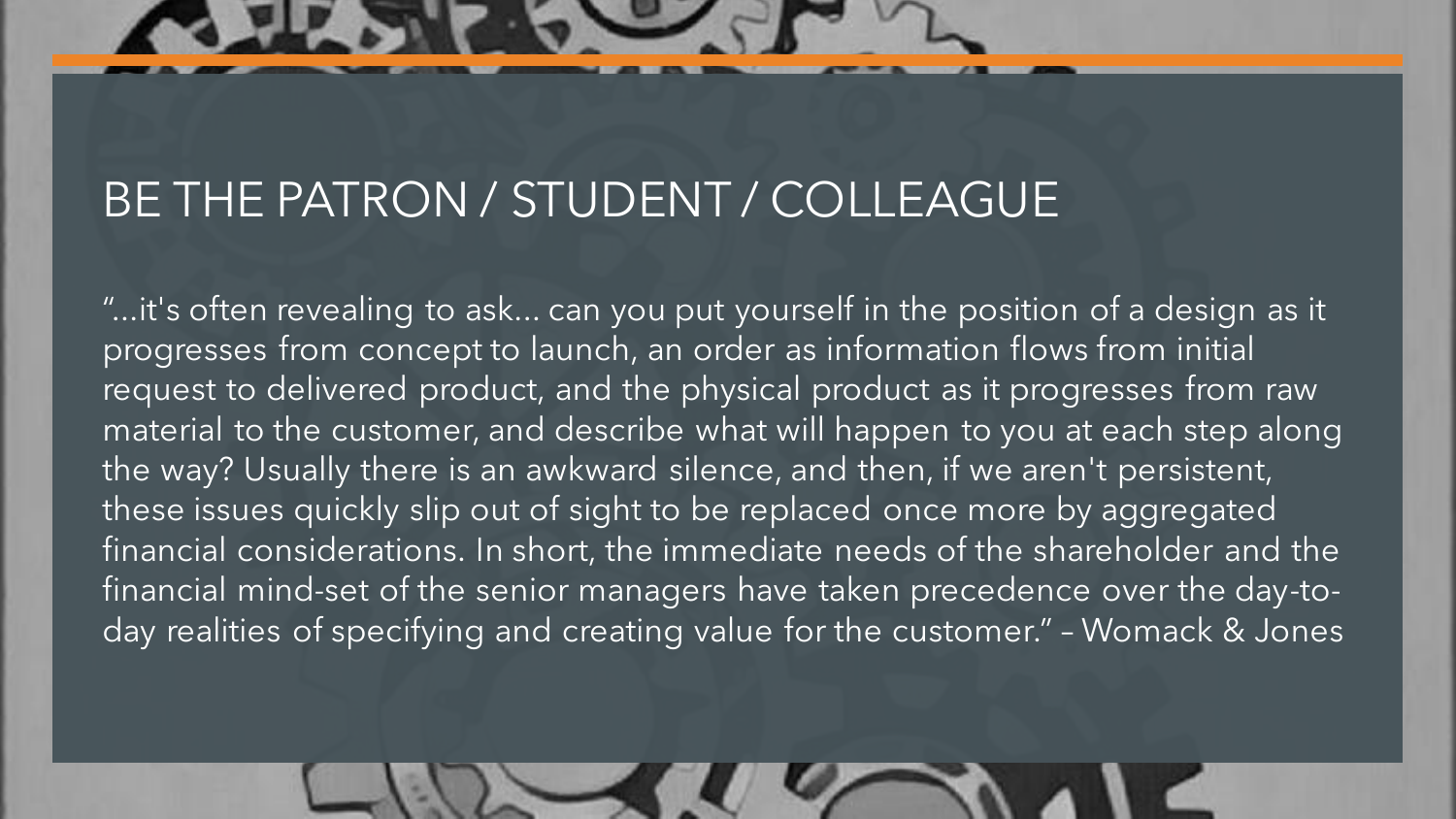#### REFERENCES

- Adler, P.S., Goldoftas, B., & Levine, D. I. (1999). Flexibility versus efficiency? A case study of model changeovers in the Toyota Production System. *Organizational Science, 10*(1), 43-68.<https://doi.org/10.1287/orsc.10.1.43>
- Barney, H., & Kirby, S. N. (2004). Toyota Production System/Lean manufacturing. In B. Stecher & S. N. Kirby (Eds.), *Organizational improvement and accountability: Lessons for education from other sectors* (pp. 35-50). RAND Corporation.
- Dodson, M. (2020). On target or missing the mark? Instruction courses in LIS graduate programs. Public Services Quarterly, 16(2), 83-94. <https://doi.org/10.1080/15228959.2020.1745131>
- Holweg, M. (2007). The genealogy of lean production. *Journal of Operations Management, 25*(2), 420-437.<https://doi.org/10.1016/j.jom.2006.04.001>
- Hopp, W. J., & Spearman, M. S. (2021). The lenses of lean: Visioning the science and practice of efficiency. *Journal of Operations Management 67*(5)*,* 610-626. <https://doi.org/10.1002/joom.1115>
- Kress, N. J. (2008). Lean thinking in libraries: A case study on improving shelving turnaround. *Journal of Access Services*, *5*(1-2), 159-172. <https://doi.org/10.1080/15367960802198606>
- Kumi, S., & Morrow, J. (2006). Improving self service the six sigma way at Newcastle University Library. *Program: electronic library and information systems*, *40*(2), 123- 136.<https://doi.org/10.1108/00330330610669253>
- Lee, B. H., & Jo, H., J. (2007). The mutation of the Toyota Production System: Adapting the TPS at Hyundai Motor Company. *International Journal of Production Research 45*(16), 3365-3679.<https://doi.org/10.1080/00207540701223493>
- Liker, J. K. (2004). *The Toyota way: 14 management principles from the world's greatest manufacturer*. McGraw-Hill.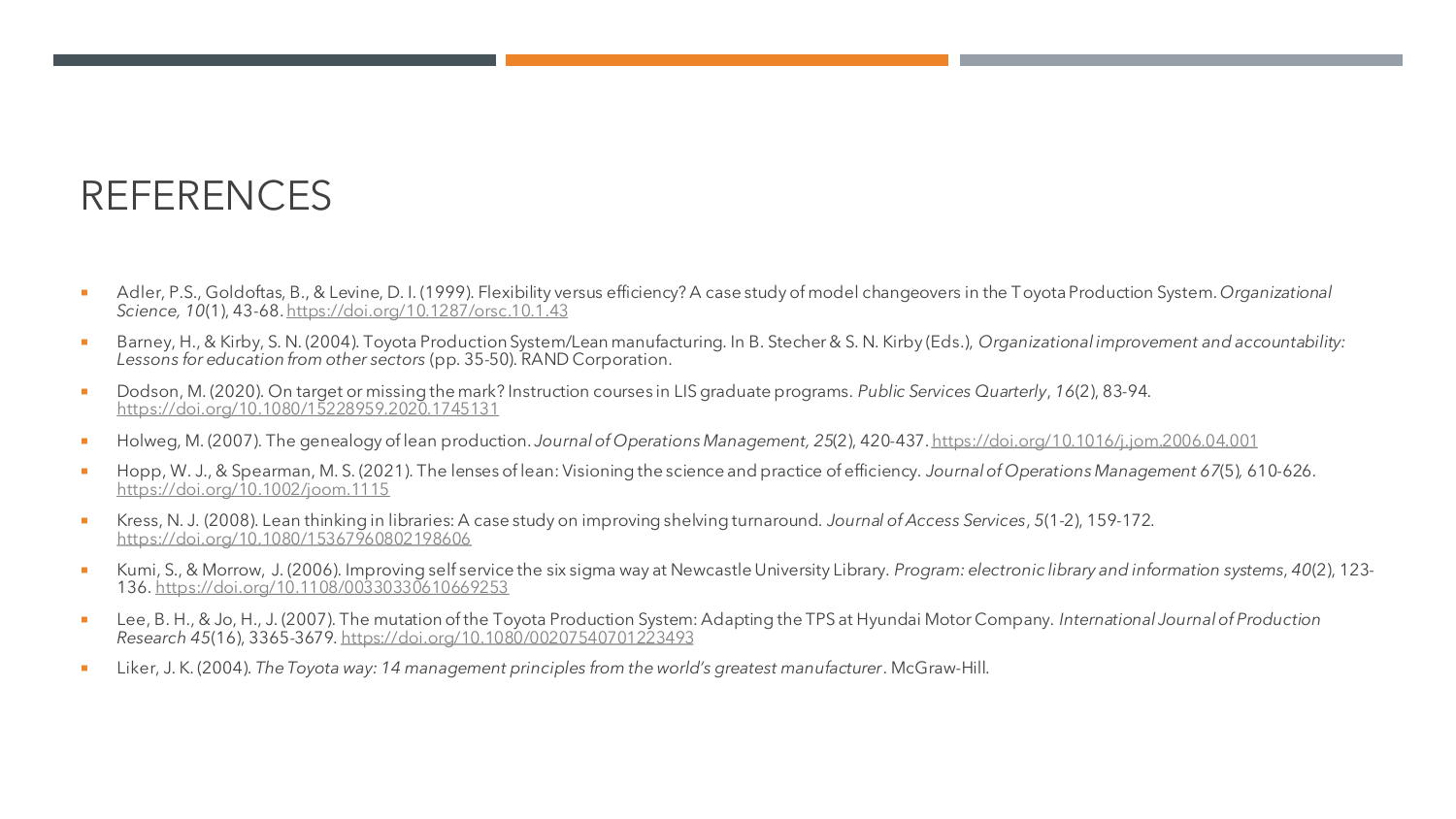#### REFERENCES

- Marksberry, P. (2012). *The modern theory of the Toyota production system: A systems inquiry of the world's most emulated and profitable management system*. Productivity Press.
- Nicholas, J. (2018). *Lean production for competitive advantage: A comprehensive guide to lean methodologies and management practices, second edition*. Productivity Press.
- Örtenblad, A., & Koris, R. (2014). Is the learning organization idea relevant to higher educational institutions? A literature review and a "multi-stakeholder contingency approach." *International Journal of Educational Management*, *28*(2), 173-214.<https://doi.org/10.1108/IJEM-01-2013-0010>
- Paez, O., Dewees, J., Genaidy, A., Tuncel, S., Karwowski, W., & Zurada, J. (2004). The lean manufacturing enterprise: An emerging sociotechnological system integration. *Human Factors and Ergonomics in Manufacturing*, *14*(3), 285-306.<https://doi.org/10.1002/hfm.10067>
- Radnor, Z., & Osborne, S. P. (2013). Lean: A failed theory for public services? *Public Management Review*, *15*(2), 265-287.<https://doi.org/10.1080/14719037.2012.748820>
- Spear, S., & Bowen, H. K. (1999). Decoding the DNA of the Toyota Production System. *Harvard Business Review, 77*(5), 96-106.
- Sunder M., V., & Mahalingam, S. (2018). An empirical investigation of implementing Lean Six Sigma in Higher Education Institutions. *International Journal of Quality & Reliability Management*, *35*(10), 2157-2180.<https://doi.org/10.1108/IJQRM-05-2017-0098>
- Sugimori, Y., Kusunoki, K., Cho, F., & Uchikawa, S. (1977). Toyota production system and Kanban system materialization of just-in-time and respect-for human system. *International Journal of Production Research, 15*(6), 553-564.<https://doi.org/10.1080/00207547708943149>
- Toyota Motor Corporation. (n.d.). *Toyota Production System.* <https://global.toyota/en/company/vision-and-philosophy/production-system/>
- Womack, J. P., & Jones, D. T. (2003). *Lean thinking: Banish waste and create wealth in your corporation*. Free Press.
- Yamamoto, K., Milstead, M., & Lloyd, R. (2019). A review of the development of lean manufacturing and related lean practices: The case of Toyota Production System and managerial thinking. *International Management Review*, *15*(2), 21-90.
- Yeh, S.-T., Arthaud-Day, M., & Turvey-Welch, M. (2021). Propagation of lean thinking in academic libraries. *The Journal of Academic Librarianship*, *47*(3), 102357. <https://doi.org/10.1016/j.acalib.2021.102357>